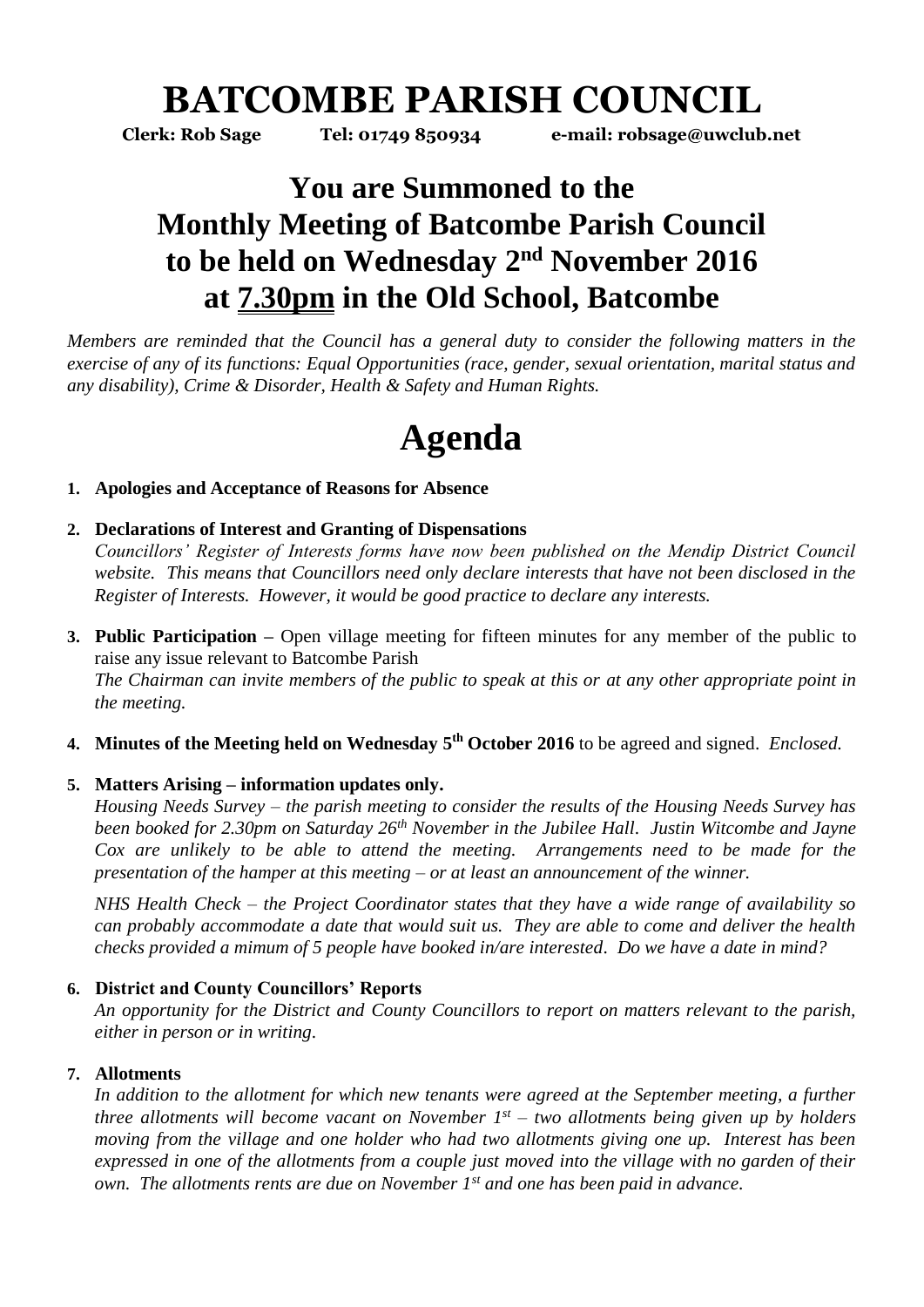#### **8. Footpaths and Highways**

*We've not yet been informed of the details of the County Council's Winter Maintenance and whether Batcombe remains on the pre-salting network. Hopefully this information will be available by the time of the meeting.* 

*The Chairman attended the Mendip Parish Forum on October 18th at which there was a presentation by Peter Hobley of Somerset County Council on a number of initiatives relating to Rights of Way to mitigate the reduction in resources available. The Chairman's report on the Forum is attached/enclosed.* 

*The Chairman has received a complaint from a resident about the amount of hedge trimmings left on the road to Upton Noble that could cause damage to car tyres.* 

#### **9. Playground**

**Maintenance Report –** *The mole remains active. The lockable cap over the water tap in the bus shelter was not removed again since being taped up. Ian Sage has now removed the tap.* 

*Iona FitzGerald reports that Anthony Greenhalgh from Mainstay Projects cannot spare the time to come to a meeting to consider his proposals for repairs to the zip wire and multi-play. He is willing to discuss any concerns with Ian Sage over the phone and to send some men to do the work at the end of November.*

#### **10. Planning Applications:**

Planning Application No: 2016/2437/HSE – Demolition of existing garage and retaining wall. Erection of new utility room and cycle store, rebuilding of retaining wall. Replacement of windows to east and south elevations.

The Cottage, Holly Hill, Batcombe. Householder Application.

*The Cottage is a narrow building that runs alongside the road from the Old Post Office to Holly Hill House. At the far end (from the Old Post Office) there is a small garage (room for one car) and a concrete forecourt. A retaining wall holds back the house garden which is considerably higher than the forecourt. The proposal is to replace the garage with a utility room and to rebuild the retaining wall further back from the road to allow three parking spaces in the forecourt.* 

#### **Planning Application Updates.**

*The Chairman reports that the application to convert and extend the stable at Crows Hill for use as holiday accommodation was refused permission at a meeting of the Planning Board despite the case officer's recommendation for approval. The Chairman to report on the meeting.*

*The application for a Lawful Development Certificate for an activity in breach of the planning condition requiring the occupants of Cedar Lodge, Westcombe to be employed in agriculture has been approved - this lifts the agricultural tie on the building. The single storey extension at Honeycliff Cottages has also been approved.* 

#### **11. Bank Reconciliation and Budget Update**

*The bank reconciliation for the second quarter to 30th September to be verified by the Vice Chairman before the meeting and reported to the Council.* 

*An update on the budget as at the end of October for the current year is enclosed. The first column shows the actual accounts for last year. The second column is budget for this year as agreed in January. The third column is the receipts and payments to the end of September and the fourth column a projection of the position at the end of the year.* 

*Receipts are projected to be approximately £1,000 more than the budgeted figure because of the donations of £1,081 for the war memorial wall repairs. It is likely that there will be a couple of vacant allotments at the end of the year reducing the rent received.*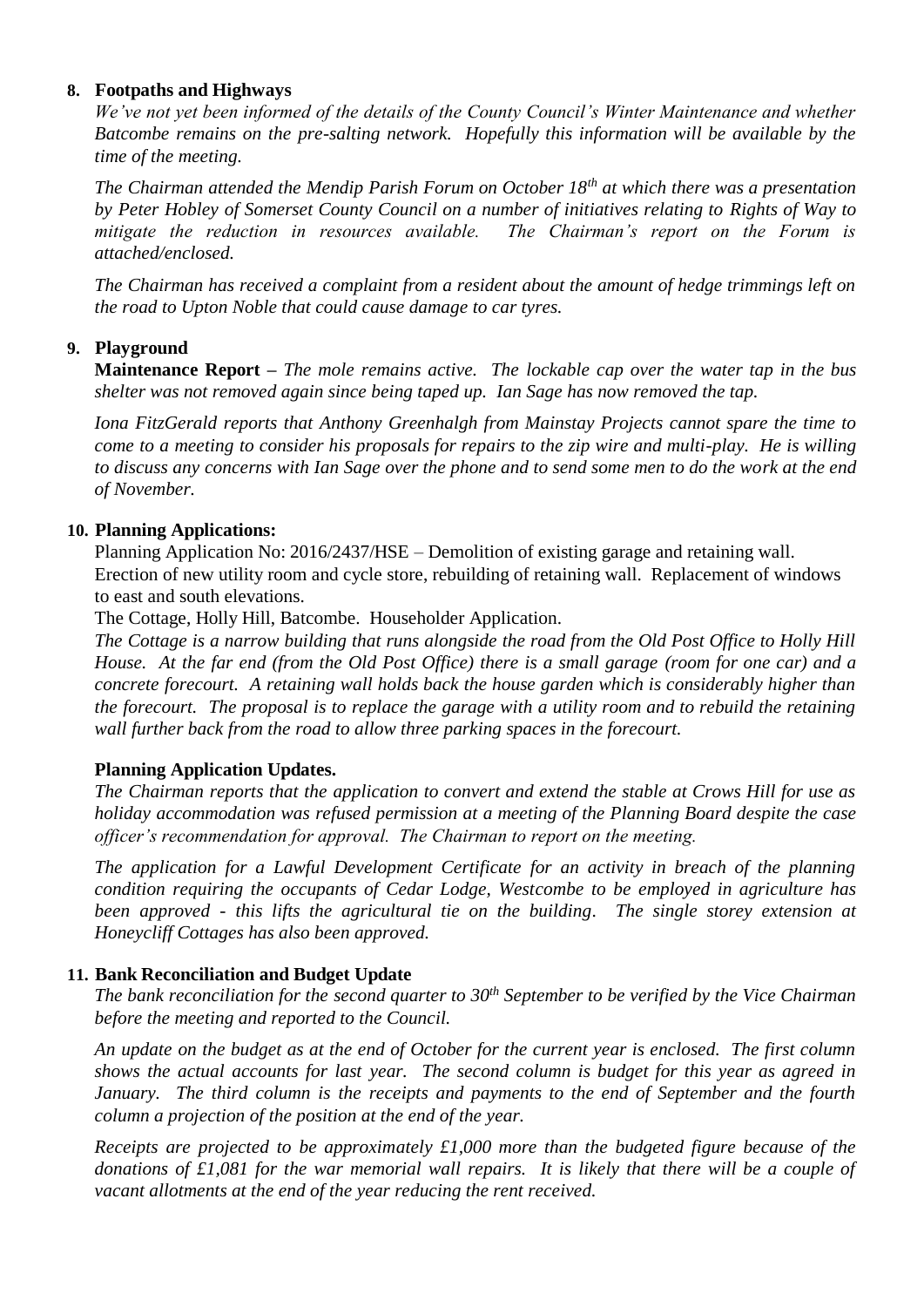*The projection for the Playing Field expenditure is likely to be £1,000 over budget because of the repair to the zip wire (expected to have been paid in the previous year), the costing of the fencing repair, and the additional safety inspection following repairs to the play equipment.* 

*The projection for the expenditure on Administration is £350 under budget. Although an additional £115 was paid to the Clerk (for extra hours) and the Audit fees of £120 were not budgeted (the grants received took receipts over the £10,000 limit at which fees are charged) - the purchase of the Parish Council laptop and software was budgeted for £500 in this year but actually purchased at the end of last year, and it was decided not continue with the accounts software, budgeted at £174.*

*The projection for the expenditure on Other items is £3,300 over budget because of additional expenditure on the allotments; the cost of the Frome bus pilot; the repair to the War Memorial wall being £1,000 over budget; purchasing two new notice boards instead of repairing the one at Westcombe; and the remaining cost of the Housing Needs Survey (paid for by a grant received last year but not included in this year's budget).*

*Although the projected deficit is £3,380 compared to a budgeted deficit of £500, the healthier position at the start of the year (as a result of the grants for the Housing Needs Survey, new notice board and laptop) means that the projected funds at the end of the year are around £4,500 – only £280 lower than the expected figure when the budget was made. It should be noted that approximately £1,100 of the figure will be earmarked for the allotments.* 

#### **12. Budget and Precept 2017/18**

*Enclosed is a budget for the year ending 31st March 2018. These accounts have two columns allowing the budget for 2017/18 to be compared to the projected figures for this year. Also enclosed is a forecast for the years 2016-2020. The next Parish Council election will take place in 2019/2020 and we need to budget to have sufficient reserves to pay for a contested election as well as any other contingencies such as a by-election. The figure of £1,200 is an estimate based on the fact that the last contested election ten years ago cost £933.*

*The budget and the forecast are produced on the basis of taking the projected figures for this year (apart from one off expenditures) and adding small increases. These figures are not set in stone, and should be seen as the basis for discussion rather than final figures. It is for the Council to agree them or change them if they feel they are inadequate and additional expenditure needs to be made. In particular the Chairman would like to consider the level of grants given by the Parish Council and we had a request for additional cuts of the Playing Field grass at the last meeting. (However, it should be noted that additional expenditure can only be made by either cutting costs, reducing reserves or increasing the precept.)* 

*Looking at the budget for 2017/18, the VAT refund will be around £250 and includes the VAT on the zip wire repair, new fencing materials and additional safety inspection. There will be no Council Tax Support Grant in 2017/18. The allotment rent may be less than £350 if one or more allotments remain vacant, but this does not affect the budget as this money is earmarked for the allotments.* 

*Most items of expenditure have been assumed to be similar to this year with small increases where likely. Assuming that Mainstay Projects are able to repair the play equipment I've set the figure for equipment maintenance at £500 (it used to be £250 a year but this was felt to be inadequate). If Mainstay are unable to repair all the equipment, the Council needs to consider what it is going to do and how much it is going to spend on the play equipment, but this is better shown as a separate item in the Budget. It should be noted that the Playing Field maintenance is the most difficult item to budget for, as you don't know what something will cost until it breaks. The £500 is therefore a nominal sum to cover minor repairs based on past experience, and anything major either has to be paid for from reserves (which is why we have them) or have to wait until money can be raised. It is for the Council to decide if the £500 is adequate.*